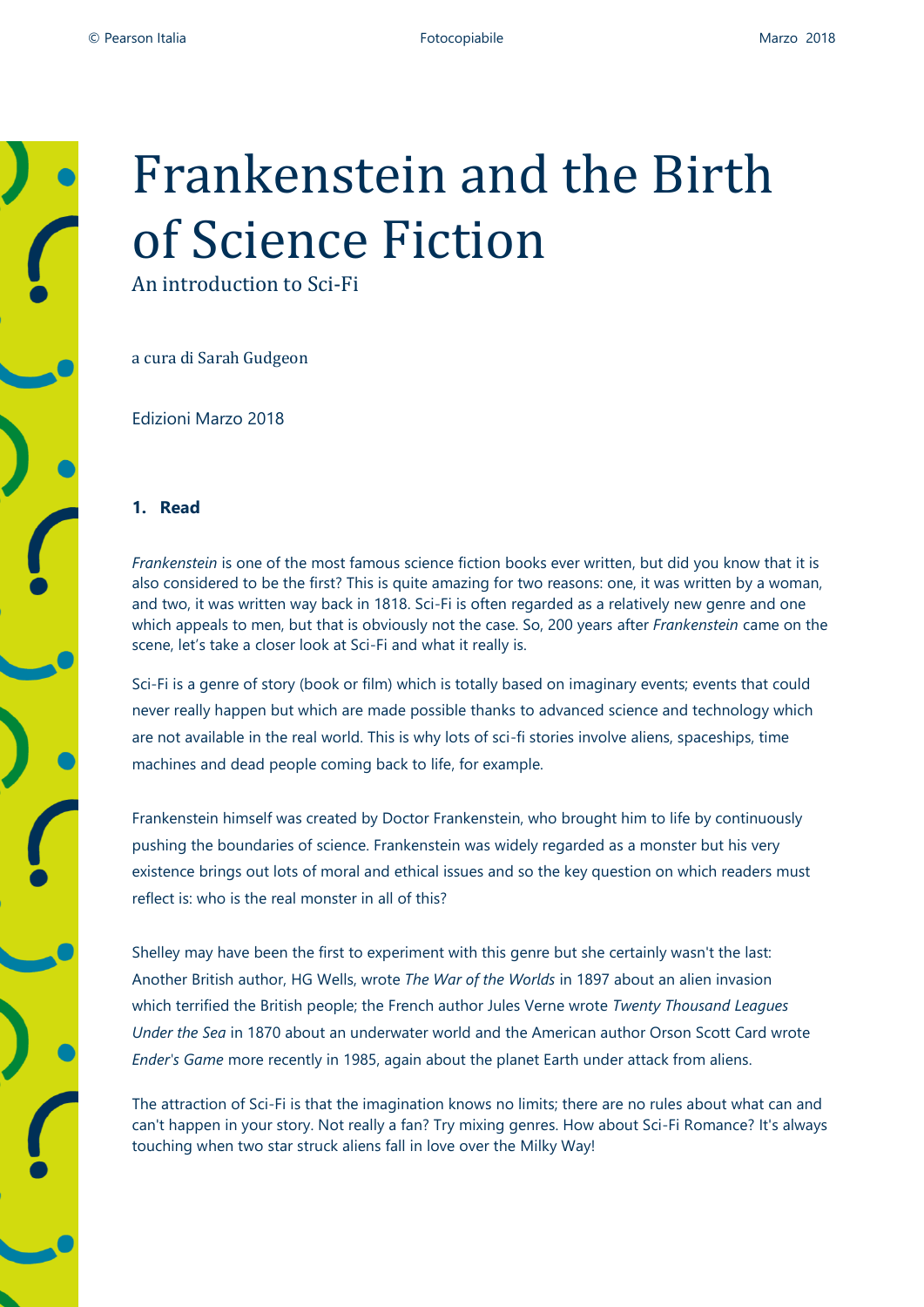# **2. Write 'True' or 'False' next to each sentence.**

- a. *Frankenstein* was written by a man.
- b. Mary Shelley was a 20<sup>th</sup> century author.
- c. Sci-Fi is not realistic.
- d. *Frankenstein* was Dr. Frankenstein's biological son.
- e. Mary Shelley and HG Wells were both British.
- f. There can never be romance in a Sci-Fi story.

## **3. Underline the six Sci-Fi words & phrases in these story extracts.**

- a. The aliens have invaded our planet.
- b. Spaceships have landed all over the country.
- c. They have invisibility cloaks.
- d. Many people have abandoned Earth in their time machines.
- e. This is the start of a huge intergalactic war.
- f. We must send our avatars to stop them.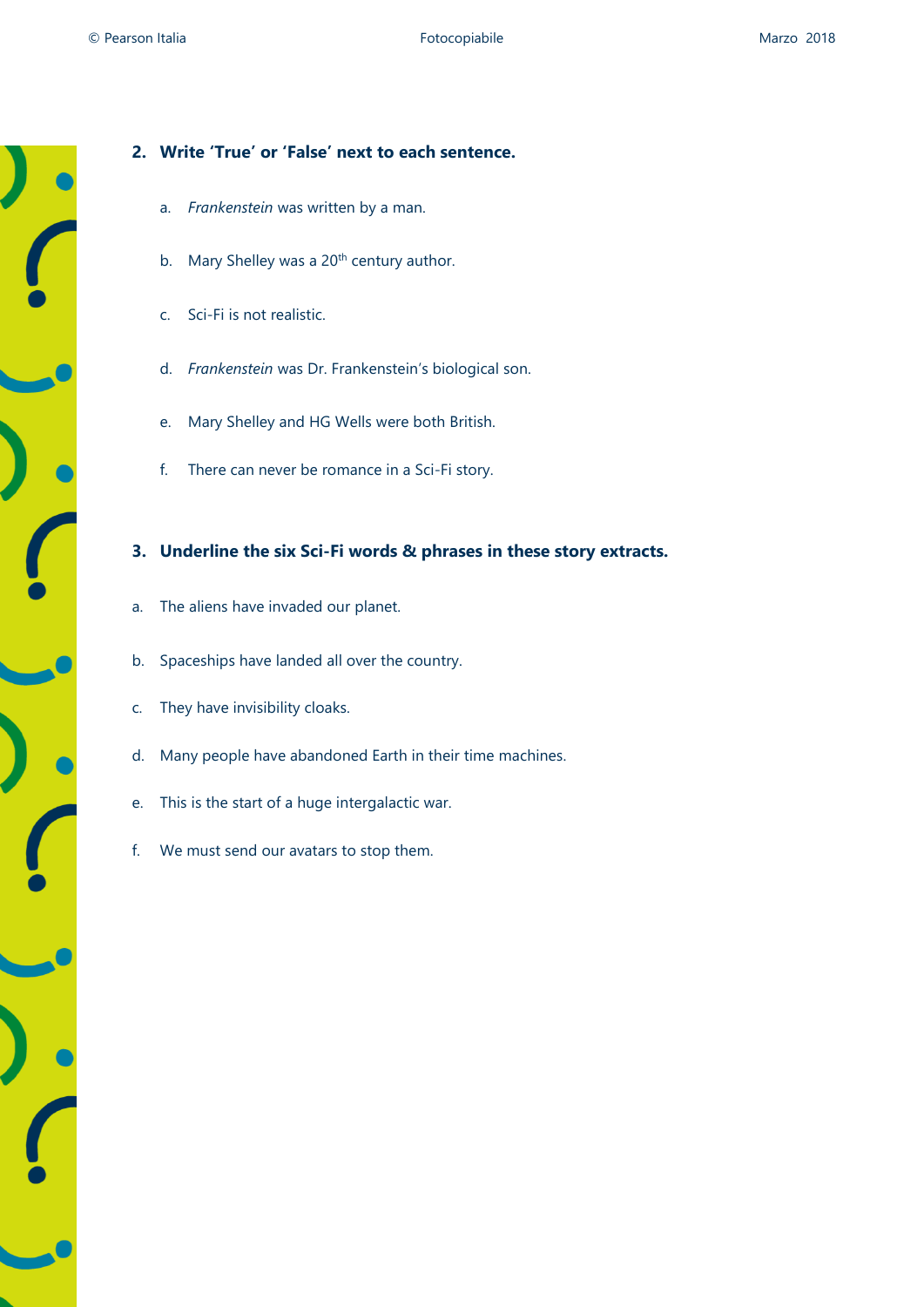

| 4. Think of your own Sci-Fi story. To tell a good story you must always consider 5 |
|------------------------------------------------------------------------------------|
| key elements.                                                                      |

**HOW………………………………………...**

**Plan your story by deciding on the key elements. Write your answers in the spaces above.**

**5. Write your story for radio. Use a news broadcast format. Start with this sentence:** 'Good morning listeners. We have an emergency broadcast. The aliens are coming. I repeat, the aliens are coming.'